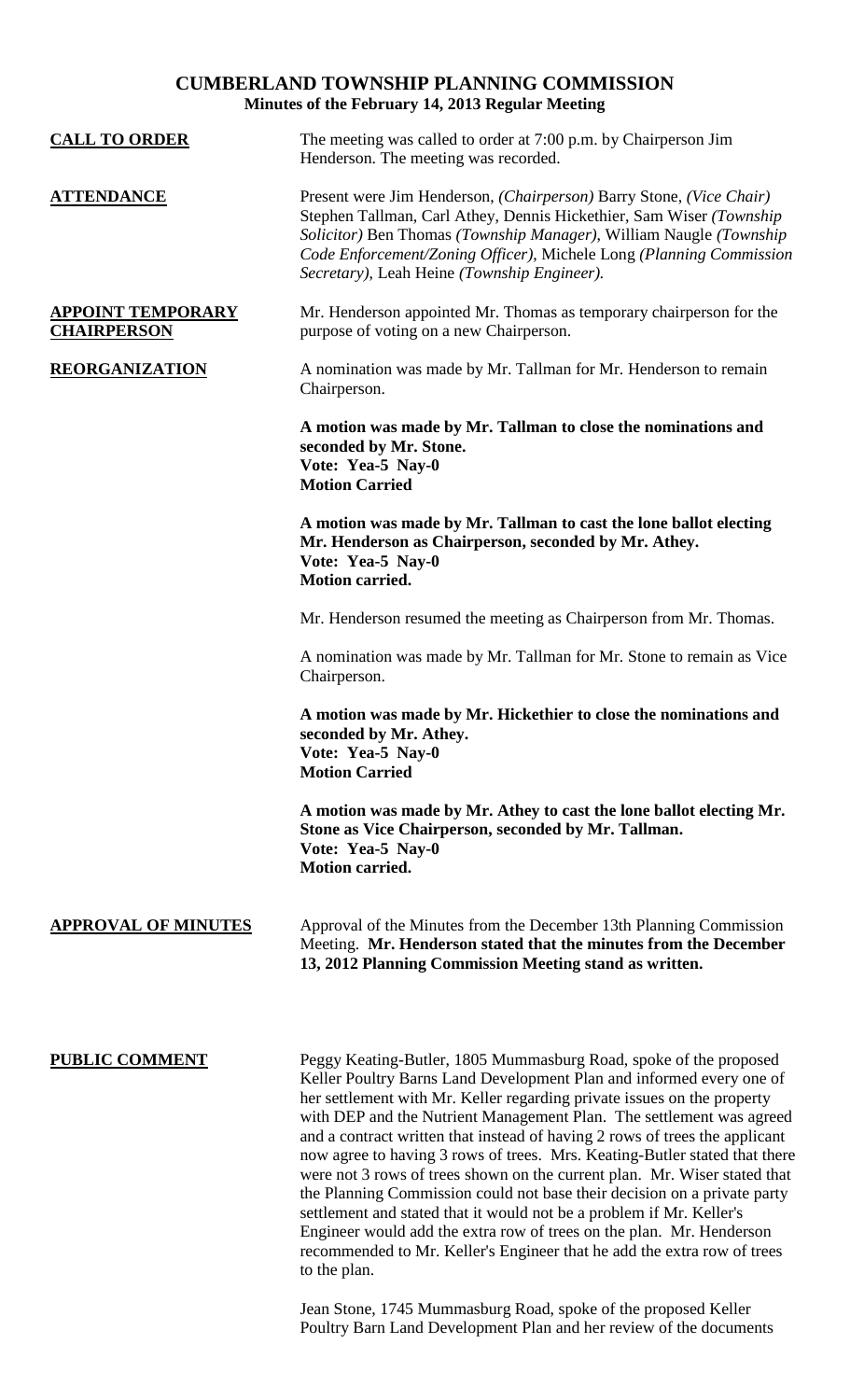she received through a Right to Know request from the Township. Mrs. Stone added that there is very misleading information in the Erosion and Sedimentation Control Report and the Post-Construction Stormwater Management Plan. Mrs. Stone also spoke of the need for more site distance at the entrance to the proposed site. Mrs. Stone's submitted letter is attached.

Elizabeth Magner, 470 Belmont Road, stated that she was pleased with the Township Engineer (KPI) review of the Keller Plan and she hopes that they keep up their due diligence with their future reviews.

Eugene Braham, 1784 Mummasburg Road, spoke of the run-off in the back of the Keller land onto his property and wanted to know what was going to be done to fix it.

## **ACTIVE BUSINESS Ely Farmer's Market**

Construction of a new 2,400 SF Farmers Market building and 12 parking spaces on 4.7 acres along Fairfield Road and Willoughby Run Road.

Scott Schildt from Martin and Martin Engineering stated that there have been extensive revisions made to the plan which created an entire new set of Engineer comments and he was not prepared to address those at this meeting. He added that he would be ready to address these comments at the next Planning Commission meeting and would request a 90-day extension.

Leah Heine, Township Engineer, reviewed the main revisions to the plan. The Commission had dialogue with Ms. Heine and Mr. Schildt.

**Mr. Hickethier made a motion to table the plan to address the Engineer comments. 2nd by Mr. Stone. Vote: Yea-5 Nay-0 Motion Carried**

## **NEW BUSINESS Keller Poultry Barns**

Construction of two poultry barns, two roofed waste storage areas, a packing room, a gravel/paved access drive and a bio-retention basin on a 50 acre lot in the A/R zoning district located on Mummasburg Road.

## **Mr. Stone recused**

Dave Keener, Mr. Keller's Engineer with Team Ag, gave a brief explanation of the plan. Mr. Keener stated that the land development plan represents what was discussed at the conditional use hearing. Mr. Keener stated that they are currently waiting on comments from the Adams County Planning Commission. He added that he would be working over the next couple weeks to address the Township Engineer comments and will be preparing to have a compliant submission to review at the next Planning Commission Meeting.

Mr. Wiser stated that at the current time the applicant has received comments from our Township Engineer, from himself as Township Solicitor and also future comments from Adams County Planning that need to be addressed. Mr. Wiser recommended that the Commission give the applicant time to review and address these comments he has received and come back to the Commission with a more complete package. Giving the applicant the time to address these comments should reduce the amount of comments that KPI will have with a second review.

Mr. Tallman asked about the drainage problem in the northeast quadrant that was brought up from Mr. Braham. Ms. Heine stated that the storm water report reflects that that specific area of the property is a separate drainage area and that it is not shown to have additional impervious areas